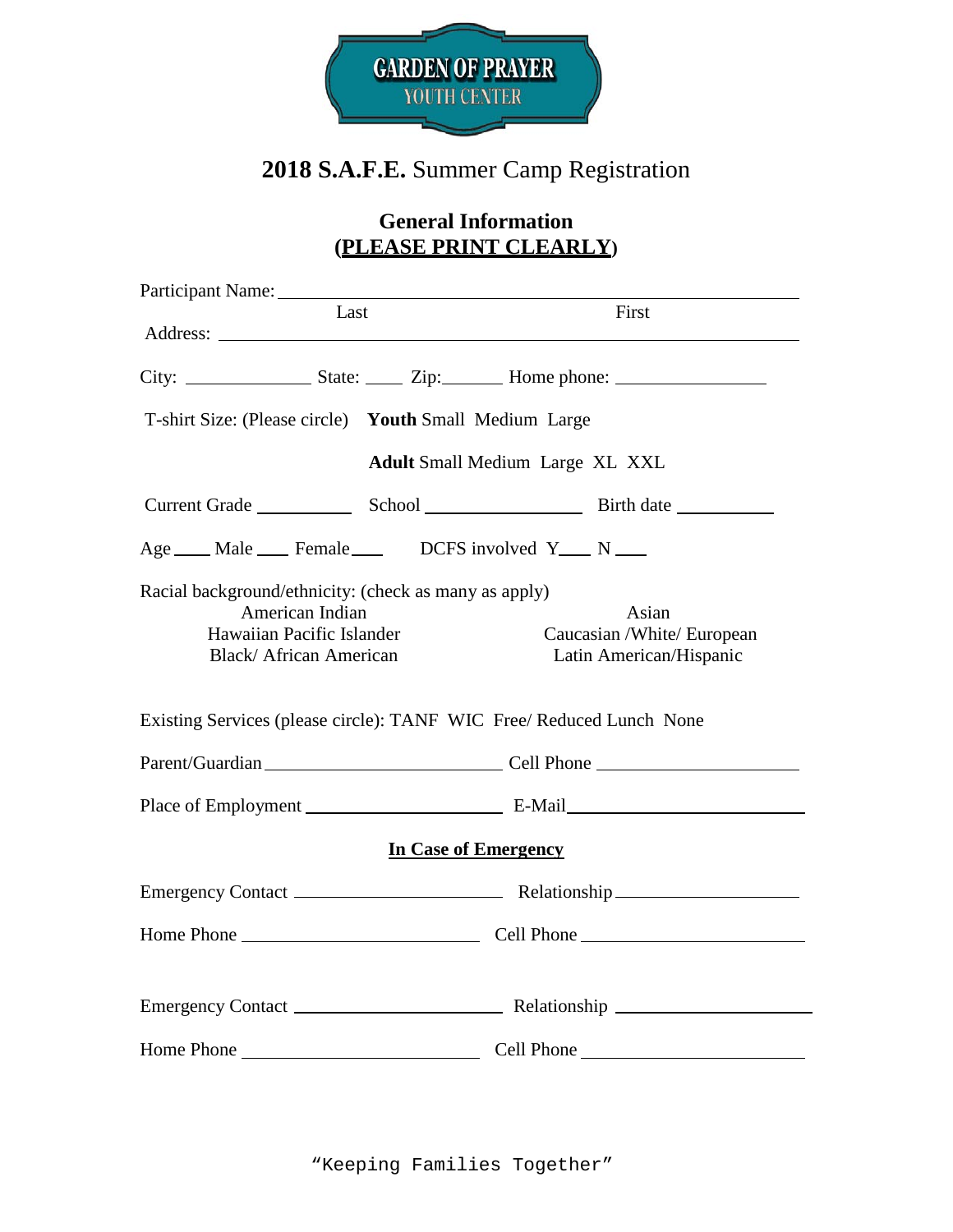

## **Medical Information**

#### **To be completed in detail for ALL participants Please use additional sheet to describe symptoms of allergies and details of illnesses or health restrictions**

Each camper's medical background is required as part of campers registration process. The coordinator must be advised **in writing** of any conditions that would limit the camper's ability to participate in any programs.

(Please circle all that apply) Allergies: \_Insect Bites/ Stings \_Hay Fever\_Poison Ivy/ Oak \_Other Please specify any accommodations that are needed Food Allergies and Dietary Restrictions Vegetarian Vegan Kosher Allergy Other Please specify any accommodations that are needed Health Concerns Ear Infections Asthma Diabetes Convulsions Skin Conditions Incontinence Other Please specify any accommodations that are needed Disabilities \_ADD/ADHD \_Emotional Disability Learning Disability \_Physical Disability \_Visual Disability -Deaf/Hard of Hearing - Behavioral Problems - Other Please specify any accommodations that are needed

\*\* If an inhaler is used, send two. One will be kept at our office in case one is lost.\*\*

I do do not give permission for my child/ward to self administer his/her inhaler at camp if a staff feels its safe and appropriate.

I do do not give permission to the program coordinator to share information relevant to the prescribed medication administration as they determine appropriate for my child's/ward's health and safety.

| Name of Medication   | Amount |          | Frequency |  |
|----------------------|--------|----------|-----------|--|
|                      |        |          |           |  |
| <b>Family Doctor</b> |        | Phone    |           |  |
| Health Insurance Co  |        | Policy # |           |  |

### *YOU MUST ATTACH A RECORD OF IMMUNIZATIONS AND ANNUAL PHYSICAL. IT MUST BE SIGNED BY A DOCTOR*.

This health history is correct, so far as I know, and the person herein described had permission to engage in all prescribed activities except as noted

| Parent/ Guardian signature |  | date |
|----------------------------|--|------|
|----------------------------|--|------|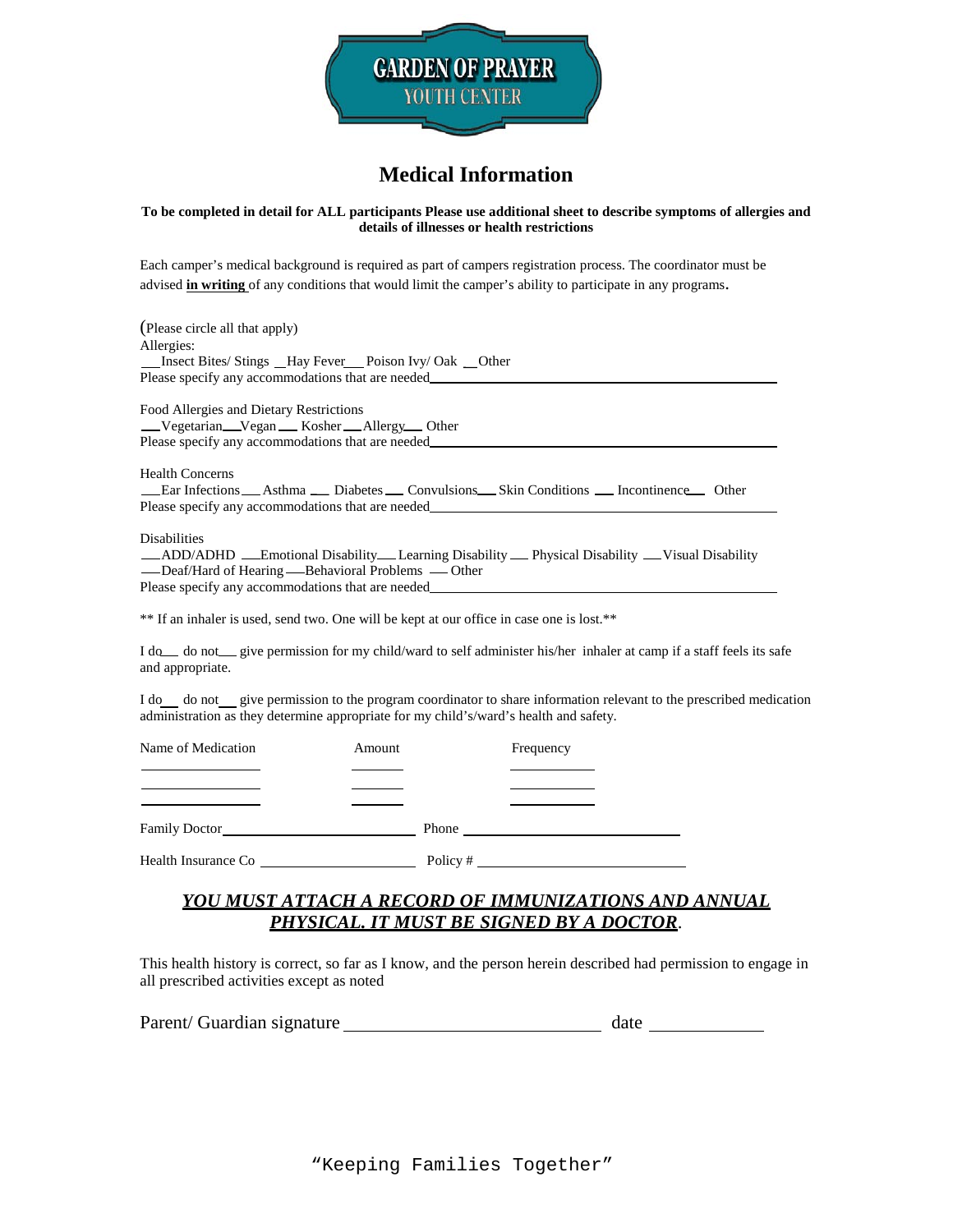

### **Transportation**

All students upon boarding our bus are not released from our charge without proof of authority for removal and approval of the bus driver while in transit. Garden of Prayer has my permission to release my child to the following people. Your child will NOT be released to any person not listed below. All campers must have on file an authorized statement from the parent or guardian naming persons to whom the student may be released. Attach additional sheet, if necessary**.** 

Name and Phone Number(s) of person(s) **other than parents** allowed to pick up your child

| 1.Name | $\frac{1}{2}$ Home Phone |
|--------|--------------------------|
|        |                          |
| 2.Name | $\frac{1}{2}$ Home Phone |
|        |                          |

Any special instructions, such as custody or restraining orders must be attached to this application. All information will be kept confidential

Drop off and Pick up Agreement

(I) agree to the following

- I, the parent/guardian, agree to pick up, or make arrangements for my child to be picked up, as soon as possible, if the camp staff notifies me that my child has become ill during camp. (Initial)
- I the parent/guardian, agree to pick up my child on time. Five dollars will be charged for every 15 minutes that a camper remains after the designated pick up time. For example, if my child's drop off time is 4:00pm, a (\$5) fee will be assessed for pick up between 4:01- 4:15, a (\$10) fee will be assessed for a pick up between 4:15-4:30 (Initial)
- I give my child/ward permission to walk home immediately following camp sessions. (**Applicable for participants 9 and older**)(Initial)

Signature of parent or guardian of camper

X Date Date Date